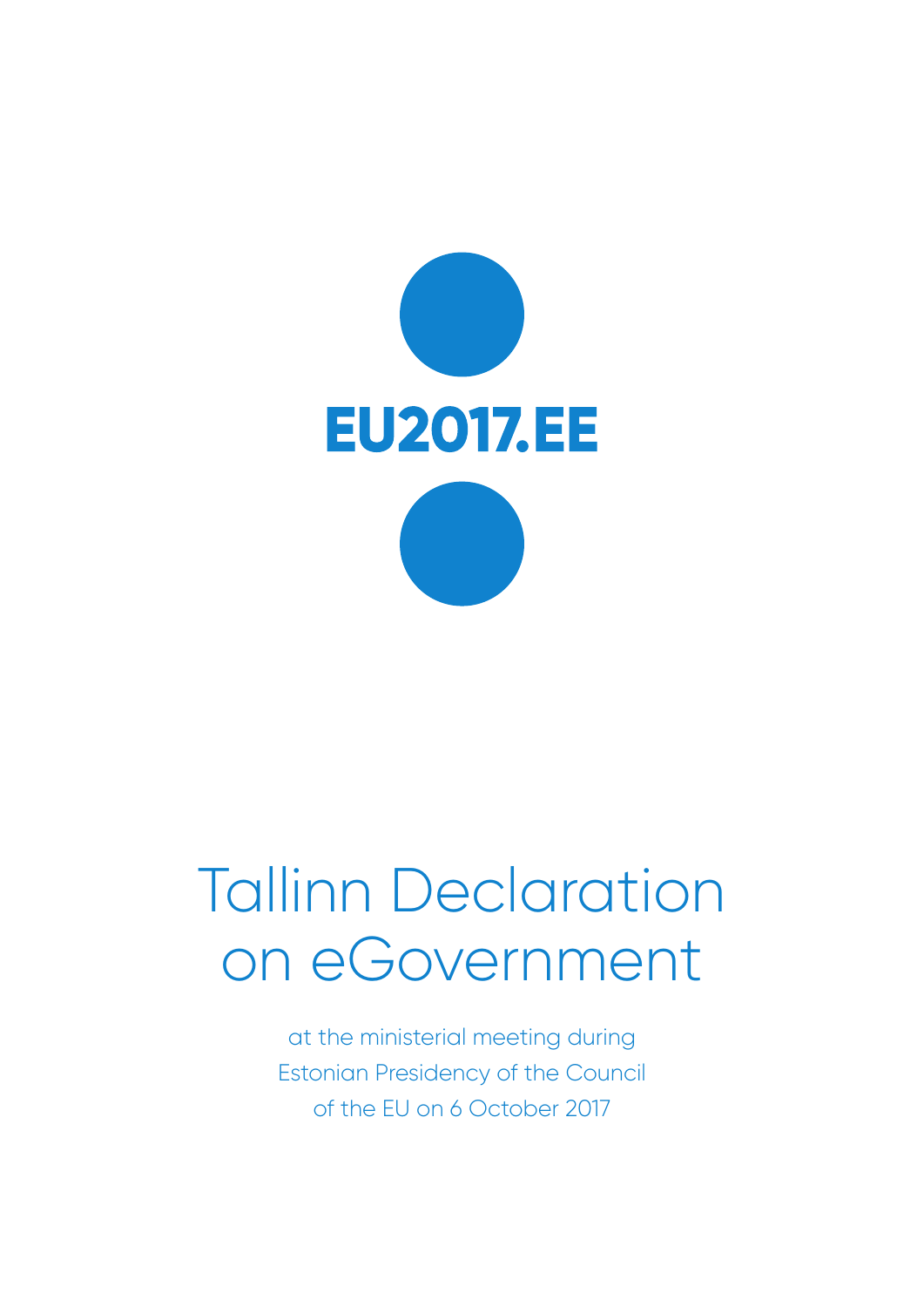## **We, the ministers**<sup>1</sup>  **in charge of eGovernment policy and coordination from 32 countries of the European Union (EU) and the European Free Trade Area (EFTA), have unanimously approved this declaration** under

the chairmanship of Minister Urve Palo, representing the Estonian Presidency of the Council of the EU, and in the presence of Vice President Andrus Ansip of the European Commission (hereinafter: Commission) in charge of the Digital Single Market.

#### **We recognise that:**

- The global landscape is rapidly changing and, as stated in the Rome Declaration<sup>2</sup>, Europe is facing serious social, environmental, economic and political challenges.
- Digital progress is transforming our societies and economies to the core, challenging the effectiveness of previously developed policies in a broad range of areas as well as the role and function of the public administration overall. It is our duty to anticipate and manage these challenges to meet the needs and expectations of citizens and businesses.
- The ongoing work by the Organisation of Economic Cooperation and Development (OECD), the United Nations (UN) and the G20 on globalisation and digital transformation has shown several opportunities to reform the current policy frameworks in the coming years in context of digital development.
- Development of eGovernment has a central role to play to meet these challenges and make use of the emerging digital opportunities. Amongst others, the digital transformation can strengthen the trust in governments that is necessary for policies to have efect: by increasing the transparency, responsiveness, reliability, and integrity of public governance.
- eGovernment is significant for the development of the data economy and the Digital Single Market, especially for ensuring the secure and free movement of data as an enabler for digital innovation in Europe and for reducing the costs of and barriers to seamless functioning of the Single Market.
- Since the adoption of the 2009 Malmö Declaration<sup>3</sup>, we have taken many steps towards modernising the delivery of public services nationally and across the borders within the EU with digital tools. However, we are yet to seize the full potential of the digital transformation in our administrations as well as at the EU level.
- The EU eGovernment Action Plan 2016-2020<sup>4</sup> has been a significant step in this transformation journey. However, more needs to be done and faster to ensure its implementation, including to spread digitisation across all policy areas and to put the end-users – citizens, businesses, public sector employees – truly at the centre of services (user-centricity).
- It is time to start laying the foundation for further digital evolution and joint actions beyond 2020, while ensuring the sustainability of current achievements and initiatives. At EU level, this does not have to result in increasing the total EU budget, but rather reorientation and clear prioritisation of expenditures to support the objectives and policy action lines laid out in this declaration.
- The digital transformation of the public administration is our collective endeavour at national, regional and local levels within our countries as well as by the EU institutions<sup>5</sup>, respecting the division of competences. Our eforts can be greatly facilitated by collaboration, interoperable solutions and sharing of good practices throughout public administrations and across borders.

 $1$  Including for some countries the high-level officials acting effectively, according to their respective national governance set-up, in the role similar to ministers in leading eGovernment policy and coordination across their government.

<sup>2</sup> http://www.consilium.europa.eu/en/press/press-releases/2017/03/25-rome-declaration/

<sup>3</sup> https://ec.europa.eu/digital-single-market/sites/digital-agenda/files/ministerial-declaration-on-egovernmentmalmo.pdf

<sup>4</sup> https://ec.europa.eu/digital-single-market/en/news/communication-eu-egovernment-action-plan-2016-2020 accelerating-digital-transformation

<sup>5</sup> Meaning in this declaration: the institutions as per Article 13 of the Treaty of the EU, plus also collectively the EU agencies and bodies.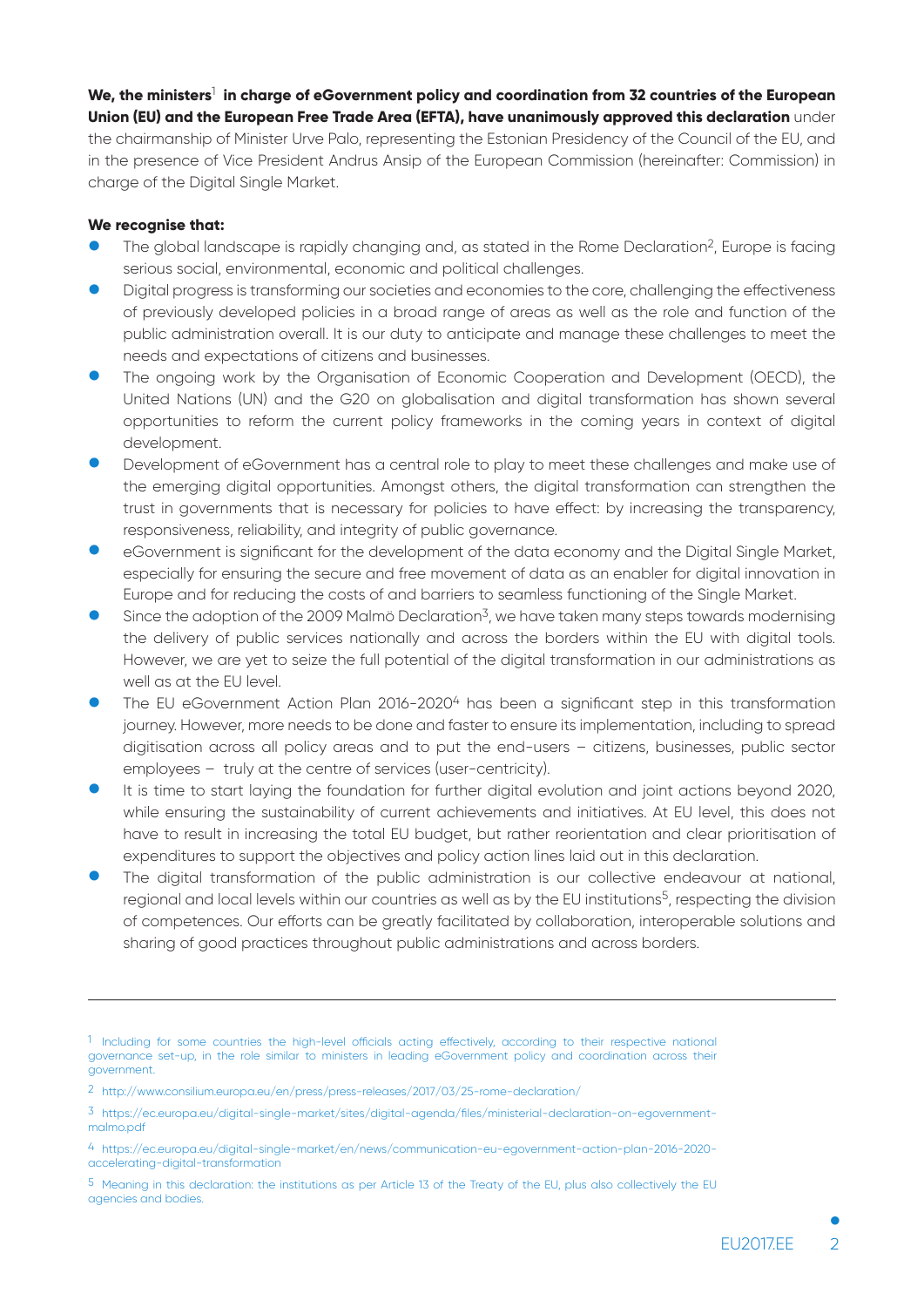Development of eGovernment has to respect, support and enhance the fundamental freedoms of people such as freedom of expression, privacy and right to the protection of personal data, and comply with relevant EU laws, especially the General Data Protection Regulation.

**Building on previous initiatives**, such as the Council of the EU Conclusions on the EU eGovernment Action Plan 2016-2020<sup>6</sup> and taking note of the statement of national digital champions on eGovernment signed in Bratislava7, we **confirm our commitment to the vision laid out in the EU eGovernment Action Plan 2016- 2020 and in the European Interoperability Framework**. 8 Thus, the overall vision remains to **strive to be open, efcient and inclusive, providing borderless, interoperable, personalised, user-friendly, end-toend digital public services to all citizens and businesses** – at all levels of public administration.

To reach this vision and bring to life the principles of the EU eGovernment Action Plan, **we will in the next five years (2018-2022) take steps towards the following objectives in our public administrations:**

- For the principles of **digital-by-default, inclusiveness and accessibility, we will:**<br>O **ensure that European citizens and businesses may interact digitally with portally** 
	- o **ensure that European citizens and businesses may interact digitally with public administration**, if they choose to do so and whenever feasible and appropriate from a costbenefit and user-centricity perspective;
	- o work to ensure the consistent quality of user experience in digital public services as set out in the Annex **"User-centricity principles for design and delivery of digital public services"** of this declaration;
	- o work to increase the readiness of European citizens and businesses to interact digitally with the public administrations;
- For the principle of **once only**, we will work to implement it **for key public services, at least as an option** for citizens and businesses;
- For the principle of **trustworthiness and security**, we will:
	- ensure that information **security and privacy needs are taken into consideration when designing public services and public administration information and communication technology (ICT) solutions**, following a risk-based approach and using state-of-the-art solutions;
	- o work to **increase the uptake of national eID schemes**, including to make them more userfriendly and especially more suitable for mobile platforms, while ensuring their appropriate security levels;
- **Ʃ** For the principle of **openness and transparency**, we will make it **possible for citizens and businesses to better manage** (e.g. access, check and inquire about the use of, submit corrections to, authorise (re)use of) **their personal data held by public administrations**, at least in base registries and/or similar databases where feasible;
- **Ʃ** For the principle of **interoperability by default**, we will **work on national interoperability frameworks** based on the European Interoperability Framework (EIF), while respecting also the relevant national standards, and adhere to EIF for cross-border digital public services.

<sup>6</sup> http://data.consilium.europa.eu/doc/document/ST-12359-2016-INIT/en/pdf

<sup>7</sup> https://ec.europa.eu/digital-single-market/en/news/digital-champions-bratislava-statement-egovernment

<sup>8</sup> https://ec.europa.eu/isa2/eif\_en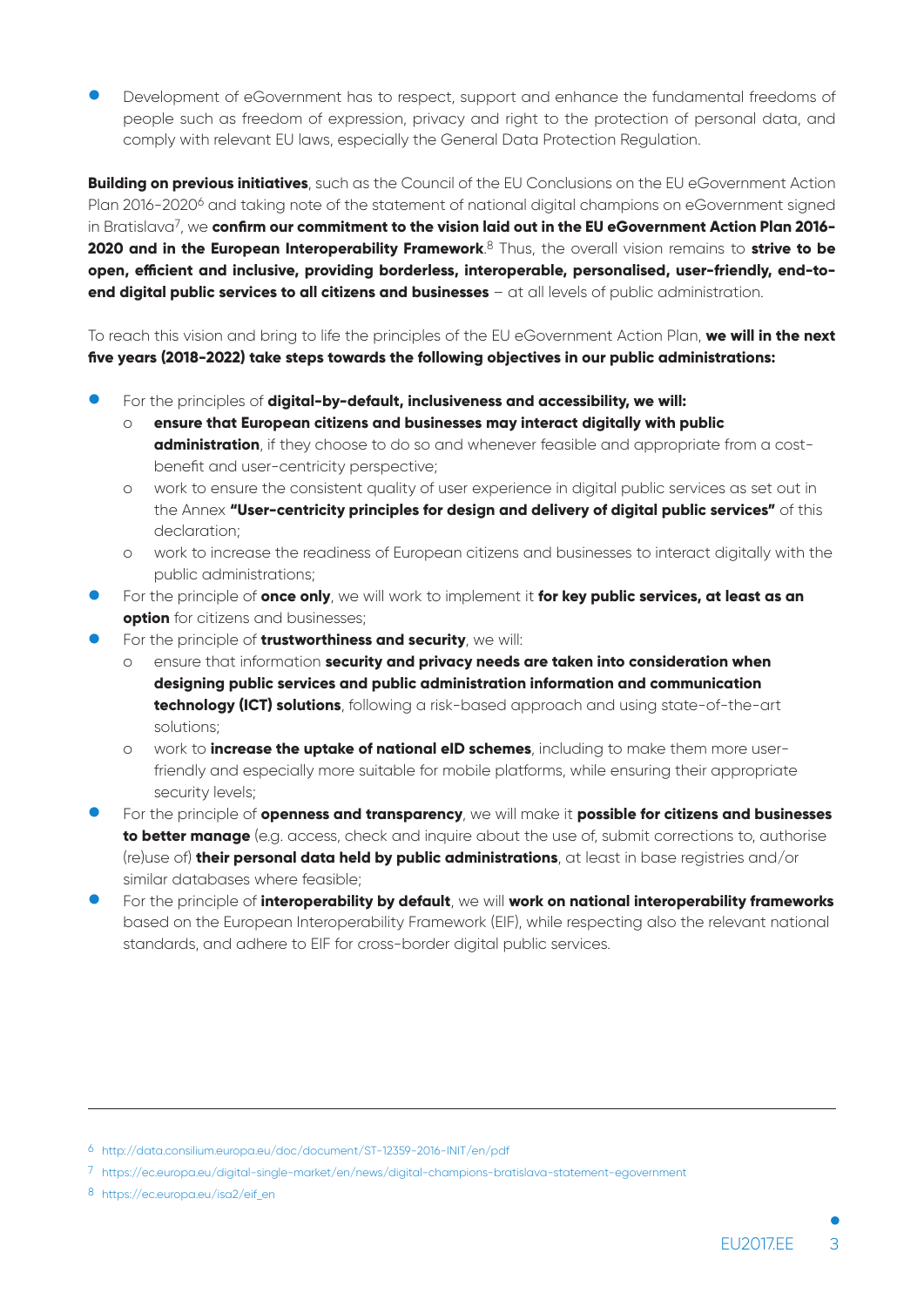# **Policy action lines**

The policy action lines stated below will be applied to the extent and in ways that are appropriate and feasible in the particular country and digital public service context, taking account of, for example, usercentricity, cost-benefit, personal data protection or security considerations, or the subsidiarity principle.

## **We, the signatories, undertake in our countries and call upon the EU institutions to undertake the following lines of policy action to move towards the five-year objectives:**

#### **1) Digital-by-default, inclusiveness and accessibility**

#### **We will in our countries:**

- $\bullet$  provide citizens and businesses with the option to interact digitally with public administrations, if they choose to, while following the "User-centricity principles for design and delivery of digital public services" as set out in the Annex of this declaration;
- take steps to reduce the need for citizens and businesses to unnecessarily interact with public administrations, for example, by relying on (re)use of data;
- take steps to further increase the readiness of citizens and businesses to interact digitally with public administrations by developing their digital skills as well as promoting the available digital public services (including cross-border ones);
- ensure better digital accessibility of public services and information for all citizens and businesses, including by improving the accessibility of public administration websites and mobile apps;<sup>9</sup>
- take steps to enable seamless digital delivery of services across sectors and collaboration in public service provision, by allowing EU institutions, private sector and civil society linkages to information held in public administration databases and systems in appropriate policy areas.

#### **We call upon:**

**the Commission and other EU institutions** to adopt the digital-by-default principle and commitments similar to the annexed "User-centricity principles for design and delivery of digital public services" for all service interactions with EU institutions – by 2019.

#### **2) Once only**

#### **We will in our countries:**

- take steps to identify redundant administrative burden in public services and introduce once only options for citizens and businesses in digital public services by collaboration and data exchange across our administrations at national, regional and local level as well as with other countries for cross-border digital public services;
- take steps to increase the findability, quality and technical accessibility of data in key base registers and/or similar databases, to build up readiness for applying the once only principle for national or cross-border digital public services;
- work to create a culture of re-use, including responsible and transparent re-use of data within our administrations;
- make use of available funding to digitise all necessary key data and implement data exchange services between administrations for applying once only on both national and/or cross-border levels.

<sup>9</sup> Taking note and starting from the ongoing implementation of the directive on the accessibility of websites and mobile applications of public sector bodies http://eur-lex.europa.eu/legal-content/EN/TXT/?uri=uriserv:OJ .L\_.2016.327.01.0001.01.ENG&toc=OJ:L:2016:327:TOC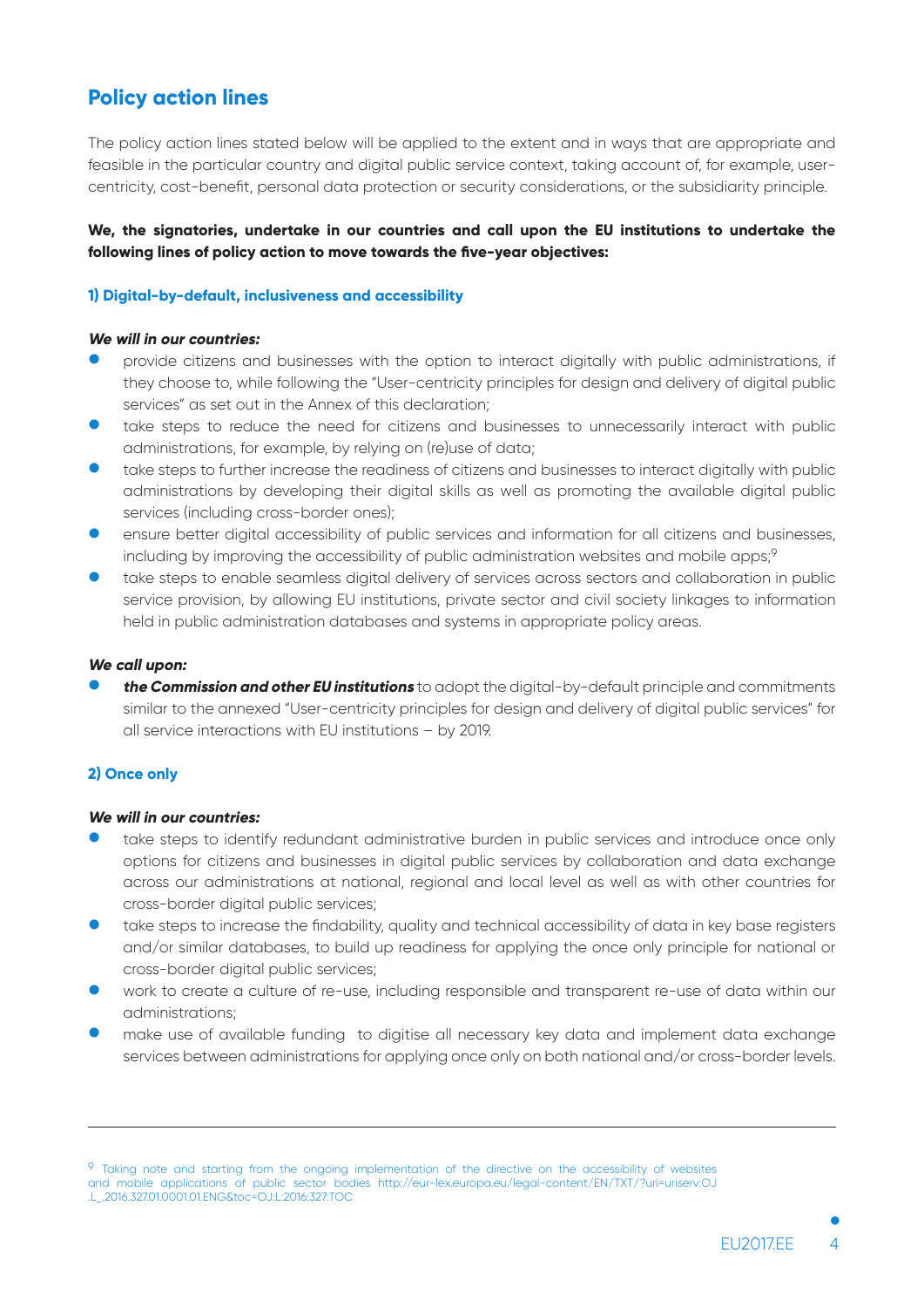#### **We call upon:**

- **the Commission** to step up the work to define the organisational and technical steps necessary for applying the once only principle to key cross-border digital public services in support of the Single Market, building on the results from pilot projects and programmes;
- **the Commission** to further explore possibilities of Standard Business Reporting in view of the implementation of the ESMA European Single Electronic Format to make company data comparable, transparent and accessible digitally to reduce administrative burdens;
- **the EU institutions** to apply the once only principle for the EU-level digital public services they own and coordinate, in all policy areas – by 2022.

#### **3) Trustworthiness and Security**

#### **We will in our countries:**

- speed up preparations in our countries to ensure timely implementation and promote the widespread use across sectors of the Regulation on electronic identification (eID) and trust services for electronic transactions in the internal market (eIDAS)10, including to undertake the voluntary notification of electronic identity schemes used for access to public services at earliest possibility;
- work to make our digital public services secure and properly identifiable by using the eIDAS framework for qualified electronic trust services, including by advancing the take-up of qualified website authentication certificates and qualified electronic seals;
- enable the private sector to make use of national eID schemes and trust services in securing the delivery of their digital services, where beneficial to the citizen, including by the further development of single sign-on, mandates and delegations;
- co-ordinate, exchange and collaborate more with each other to increase our strategic, operational, research and development capacity in the area of cybersecurity, in particular via the implementation of the network and information security (NIS) directive<sup>11</sup> to strengthen the security and resilience of our public administration and services.

#### **We call upon:**

- **the Commission** to work jointly with our countries to develop proposals on how take EU research and development funding more into use for the development of cybersecurity and privacy tools and technologies and their deployment in the public administration – in 2018;
- **the Commission** to take steps to increase the recognition of eIDAS compliant solutions by global market players, in particular, for notified electronic identification means and qualified website authentication certificates, and to provide support to accelerate the uptake of those services for cross-border activities;
- **the Commission** to continue promoting the development and use of standards that ensure uniform conditions for the implementation of eIDAS Regulation.

#### **4) Openness and transparency**

#### **We will in our countries:**

make it possible for citizens and businesses to digitally manage their personal data held by the public administration (e.g. access, check and inquire about the use of, submit corrections to, authorise (re) use of), at least for base registries and/or similar databases;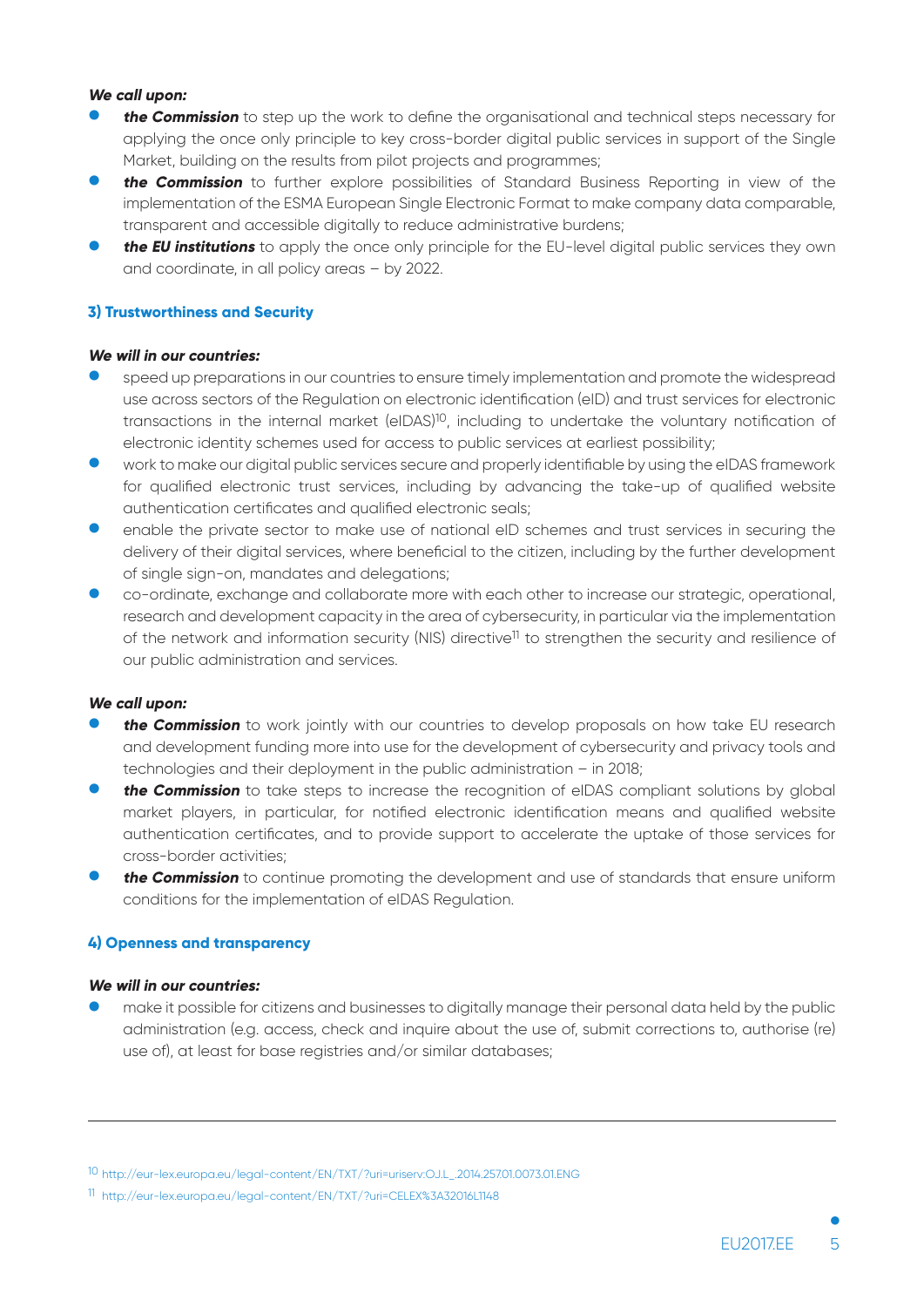- increase the availability and quality of open government data that is of value to economy and society, including by adopting the open-by-default approach and enabling more the automatic linkages to databases (for example, by application programming interfaces);
- take steps to ensure long-term preservation of public information resources in a cost-effective way by taking it into consideration in design of public administration ICT solutions.

#### **We call upon:**

- **the EU institutions** to make it easier for citizens and businesses to fully digitally manage (e.g. access, check and inquire about the use of, submit corrections to, authorise (re)use of) their personal data that EU institutions hold – by the end of 2020;
- **the Commission** to take the lead and involve Member States in preparing an initiative on accessibility and re-use of public and publicly funded data, based on the evaluation of existing legislation and subject to an impact assessment, and further explore the possibility of opening up privately held data of public interest, as proposed in the Digital Single Market mid-term review – by spring 2018;
- **the Commission** to become more active in the area of open government at global level, to advance this transformation and relevant mutual learning across the world.

#### **5) Interoperability by default**

#### **We will in our countries:**

- enhance the re-use of emerging joint solutions under the Connecting Europe Facility (CEF) programme or other common frameworks12 - in particular eID, eSignature, eDelivery, eProcurement and eInvoicing - and promote their implementation in more domains, while avoiding sectoral duplication of service infrastructures;
- make more use of open source solutions and/or open standards when (re)building ICT systems and solutions (among else, to avoid vendor lock-ins), including those developed and/or promoted by EU programmes for interoperability and standardisation, such as ISA2;
- make ICT solutions owned by or developed for the public administrations more readily available for reuse in private sector and civil society, for example, by developing and publishing terms and conditions on how third parties may reuse the solutions.

#### **We call upon:**

- **the EU institutions** to implement the European Interoperability Framework and the Interoperability Action Plan (including within all Commission services), especially for cross-border services within the Single Market – by the end of 2021;
- **the Commission** to discuss cross-border interoperability principles and work to reach relevant agreements with global partners, especially the eIDAS framework for global interoperability and mutual recognition of electronic identities and trust services;
- **the Commission**, building on the Council Conclusions on mainstreaming digital solutions and technologies in EU development policy, to submit proposals on how to fully integrate digital considerations into the EU's external development policy support instruments, to ensure interoperability with EU frameworks and standards when third countries make investments to digital infrastructure and services with EU assistance – by the end of 2019;
- **the Commission** to consider strengthening the requirements for use of open source solutions and standards when (re)building of ICT systems and solutions takes place with EU funding, including by an appropriate open licence policy – by 2020.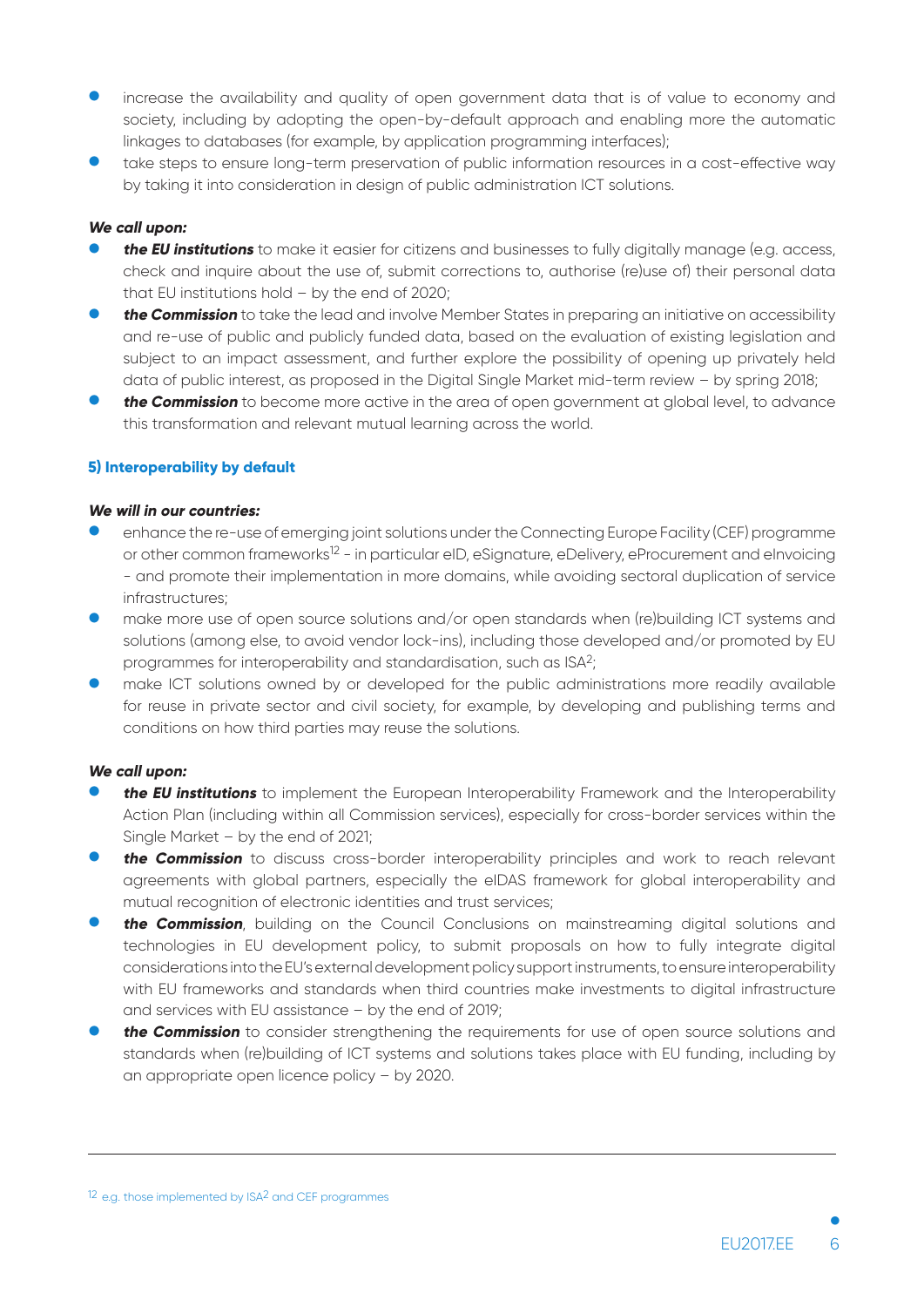## **6) Horizontal enabling policy steps**

#### **We will in our countries:**

- take steps to increase the digital leadership skills among top civil and public servants and digital skills more widely within the public administration at all levels, as a necessary precondition to any successful digital transformation of public administrations;
- prepare and implement initiatives to widen and deepen the use of data and analytics (including big data) in our countries to move to data-driven public services and make full use of data for better decision-making;
- commit to expand and deepen the exchange and sharing of good eGovernment practices and successful domestic solutions, to speed up the digital transformation at all levels of government – including by enhancing the joint governance structures with local and regional authorities;
- make efforts to ensure adequate and timely funding resources for the prioritised digital transformation in our public administrations, at all levels;
- devote resources for more and faster experimentation with emerging ICT within the public administration, including by the ofering of 'testbeds' for researchers and businesses;
- work to modernise the design of public services, procurement and contracting arrangements, to make them compatible with modern and agile ways of developing and deploying digital technology.

#### **We call upon:**

- **the EU institutions** to improve the inter-institutional cooperation and step up individual efforts for thorough digital transformation of their organisations, following the EU eGovernment Action Plan and the European Interoperability Framework principles;
- **the Commission**, building on the Council Conclusions on mainstreaming digital solutions and technologies in EU policy, to fully integrate digital considerations into existing and future policy and regulatory initiatives;
- **the Commission** to prepare a roadmap on how to fully embrace digital transformation for all Commission-managed funding distribution processes, which is a key area of red tape right now – by 2018;
- **the Commission** to launch initiatives to improve digital skills more widely within its services, especially the digital leadership skills among management – by the end of 2018;
- **the Commission** to take steps to harmonise and consolidate indicators of eGovernment progress in the EU across policy areas, including to reinforce the coordination with statistical work of Eurostat;
- **the Commission** to prepare proposals on the future (post 2020) and sustainability of existing EUlevel cross-border digital service infrastructures and building blocks, including their funding and management, in anticipation of the end of the current Connecting Europe Facility programme and based on the experiences and evaluation of the large scale pilots – within the process of the next EU multiannual financial framework preparations;
- **the Commission** to convene and support the work of groups of interested countries and other parties to exchange practices and develop reference guidelines and standards for taking emerging ICT into use in the public administration, for example, starting with data analytics, artificial intelligence and blockchain;
- **the Commission** to support our countries in the digital transformation of our public administrations, including by making resources more and easily available through EU-level instruments for research and practical deployment of emerging ICT in the public administration, with due attention for connected ethical issues.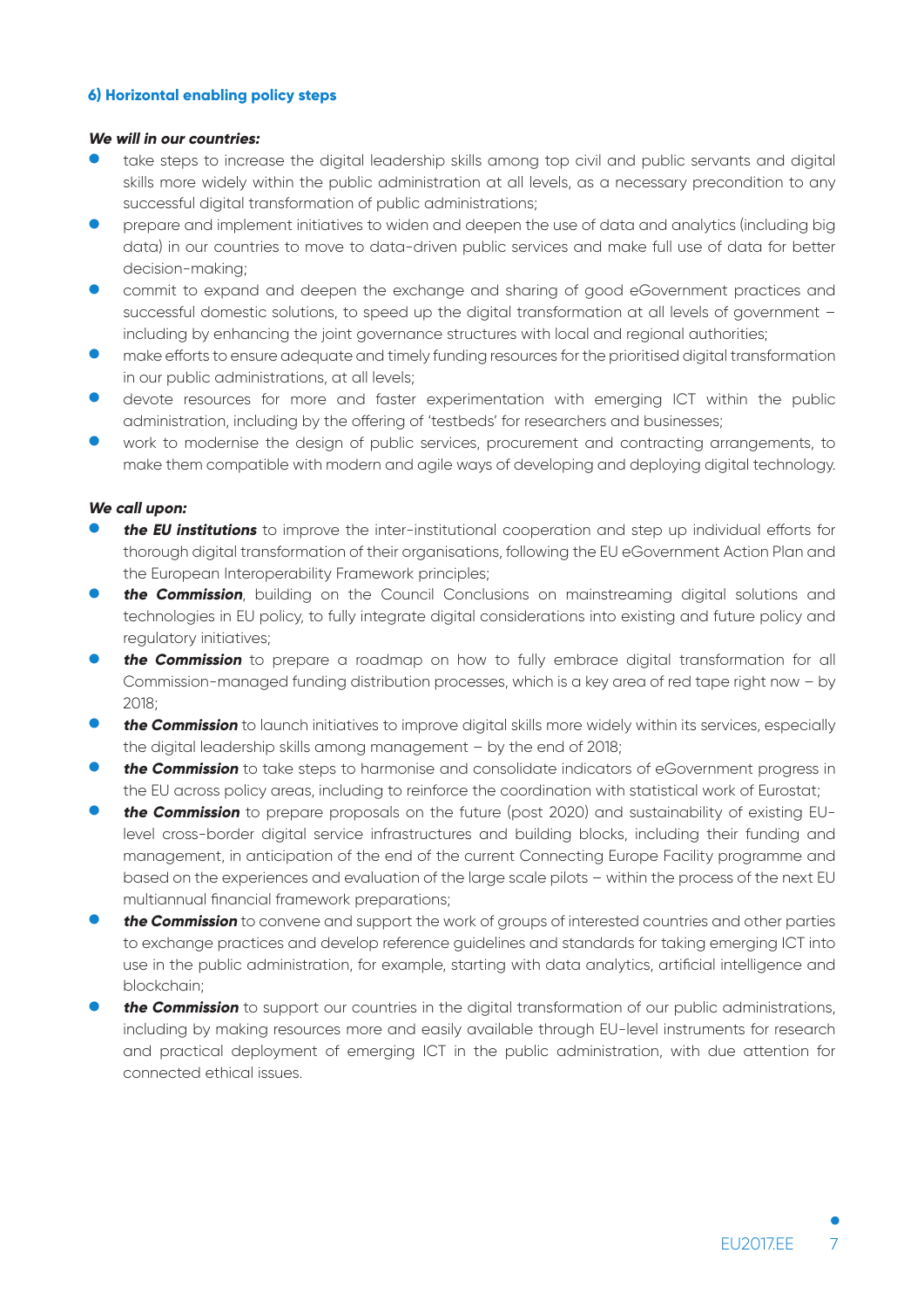We **call upon the Commission to take note of this declaration when adding further actions to the eGovernment Action Plan 2016-2020.**

We will annually present our progress on implementation of this declaration in our countries through the eGovernment Action Plan Steering Board. We also **call upon the Austrian Presidency of the Council of the EU to take stock of the implementation of this declaration in autumn 2018.**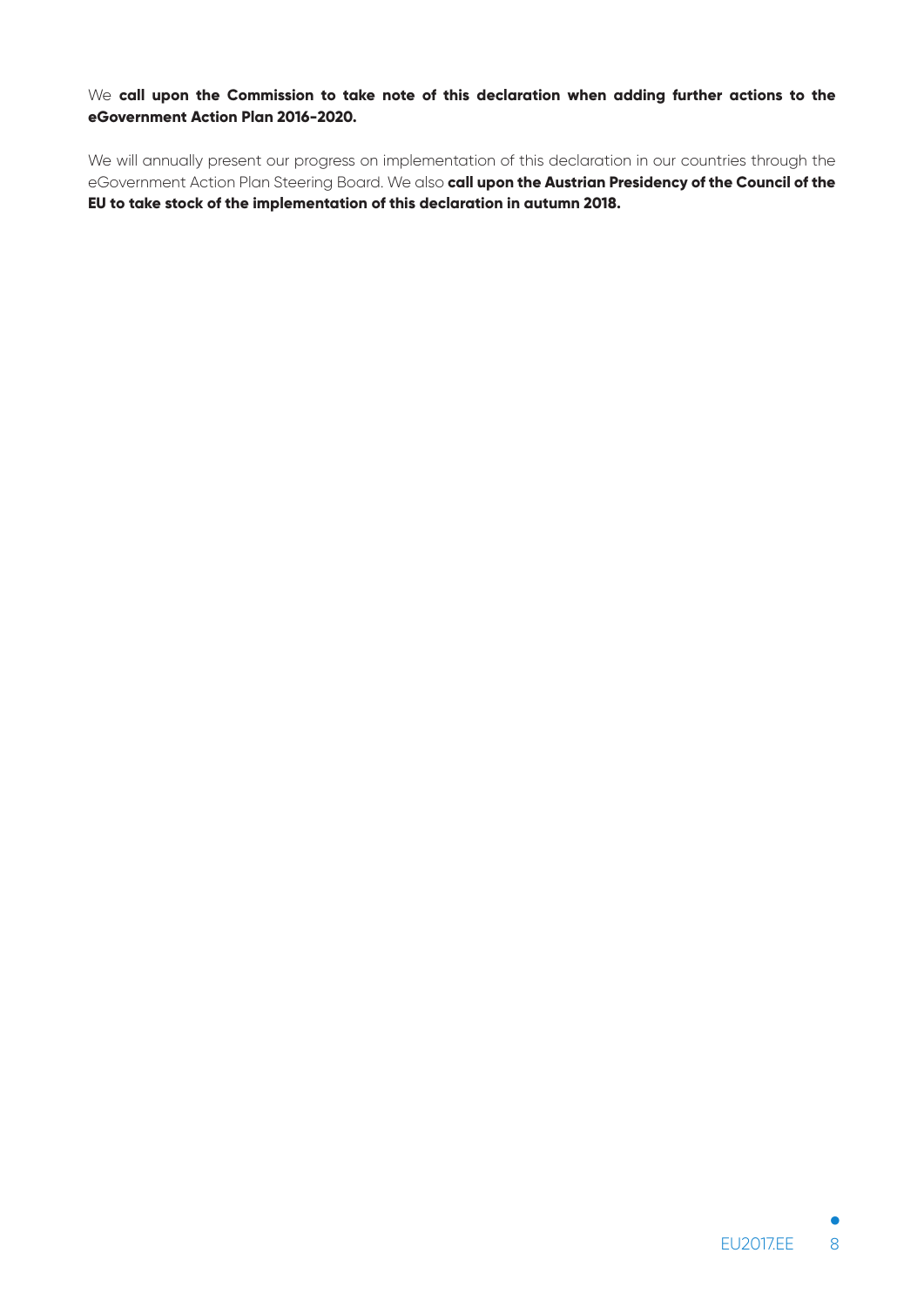# **Annex: User-centricity principles for design and delivery of digital public services**

We, the ministers in charge of policy and coordination of digital public services in the countries of the European Union (EU) and the European Free Trade Area (EFTA), recognise the needs and expectations of our citizens and businesses as they interact with public administrations. We commit that the design and delivery of our services will be guided by the following principles of user-centricity.

# **When interacting with public administrations and using digital public services, citizens and businesses should expect:**

#### **Digital Interaction**

To have the option to digitally interact with their administrations

#### **Accessibility, security, availability and usability**

- That the services are made more accessible (including findable) and secure and can be used by all in a non-discriminatory manner, with appropriate assistance available upon need
- **That the principles of universal design have been applied to the setting up of the services and that** the websites are simple to read and easy to understand
- That the authenticity of digital public services is secured and can be recognised in a clear and consistent manner

## **Reduction of the administrative burden**

- That public administrations make efforts to reduce the administrative burden on citizens and businesses, namely by optimizing and/or creating digital processes and services where relevant and possible, and by ofering personalised and pro-active services
- $\bullet$  Not to be asked to provide the same information to public services more than once, in due respect of data protection rules and regulations

#### **Digital delivery of public services**

- That public services can as much as possible and appropriate, especially upon request of the user, be fully handled online, including the provision of any evidence required to obtain a right or fulfil obligations
- That the status of service delivery can be checked online where relevant

#### **Citizen engagement**

That digital means are used to empower citizens and businesses to voice the views, allowing policy makers to collect new ideas, involve citizens more in the creation of public services and provide better digital public services

#### **Incentives for digital service use**

The barriers to use digital public services should be effectively removed, including by extending and promoting the benefits of, for example, higher confidence, speed, efectivity and reduced costs to individuals who are able to use them

#### **Protection of personal data and privacy**

That the handling of personal data respects the general data protection regulation and privacy requirements in the EU and national levels, when applicable informing citizens about the use and storage of their personal data and allowing citizens to access and ask for the correction and deletion of personal data, where appropriate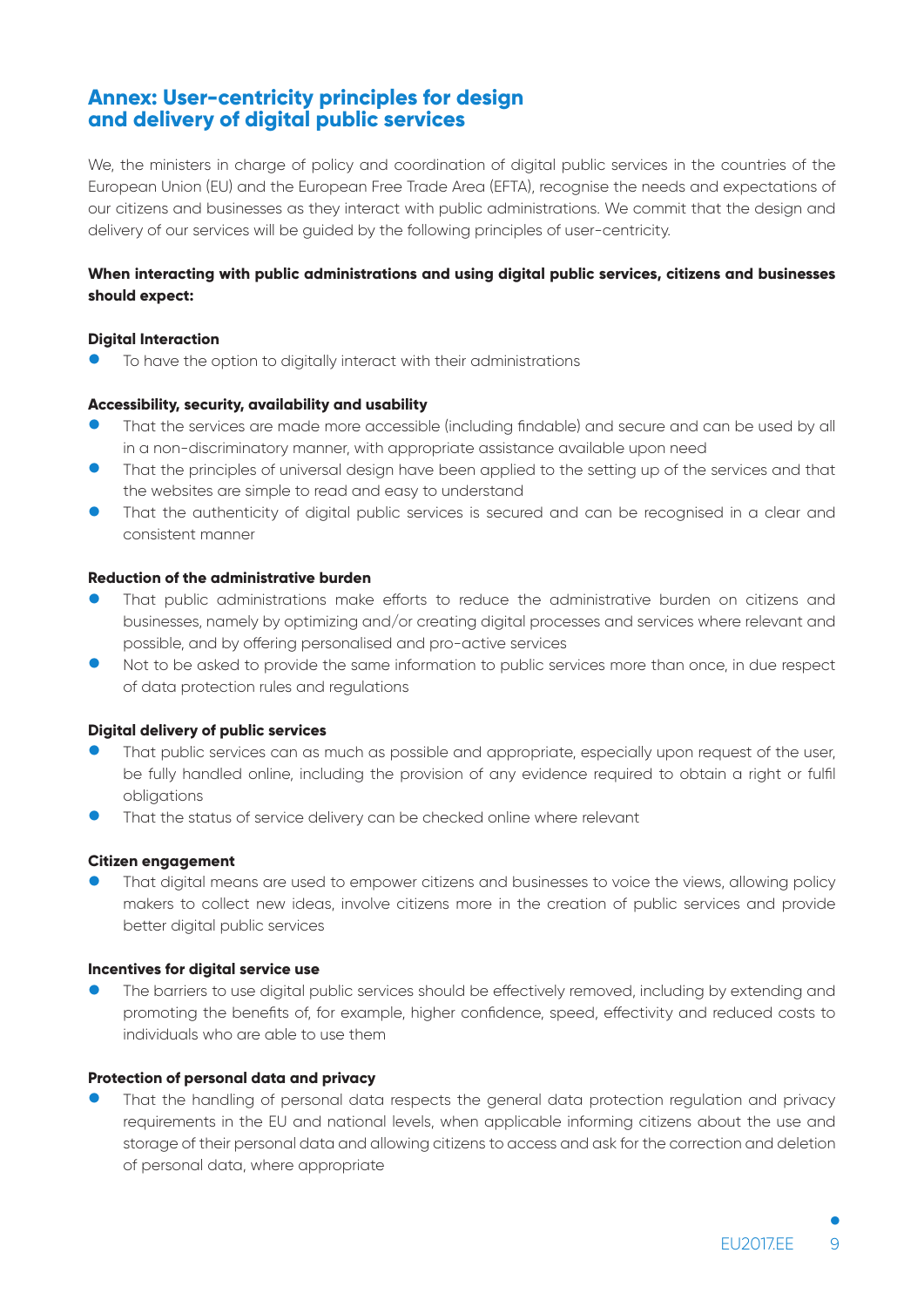# **Redress and complaint mechanisms**

 $\bullet$  That redress mechanisms are available online and that citizens and business have access to complaint procedures online, while also in other available channel(s) of their choice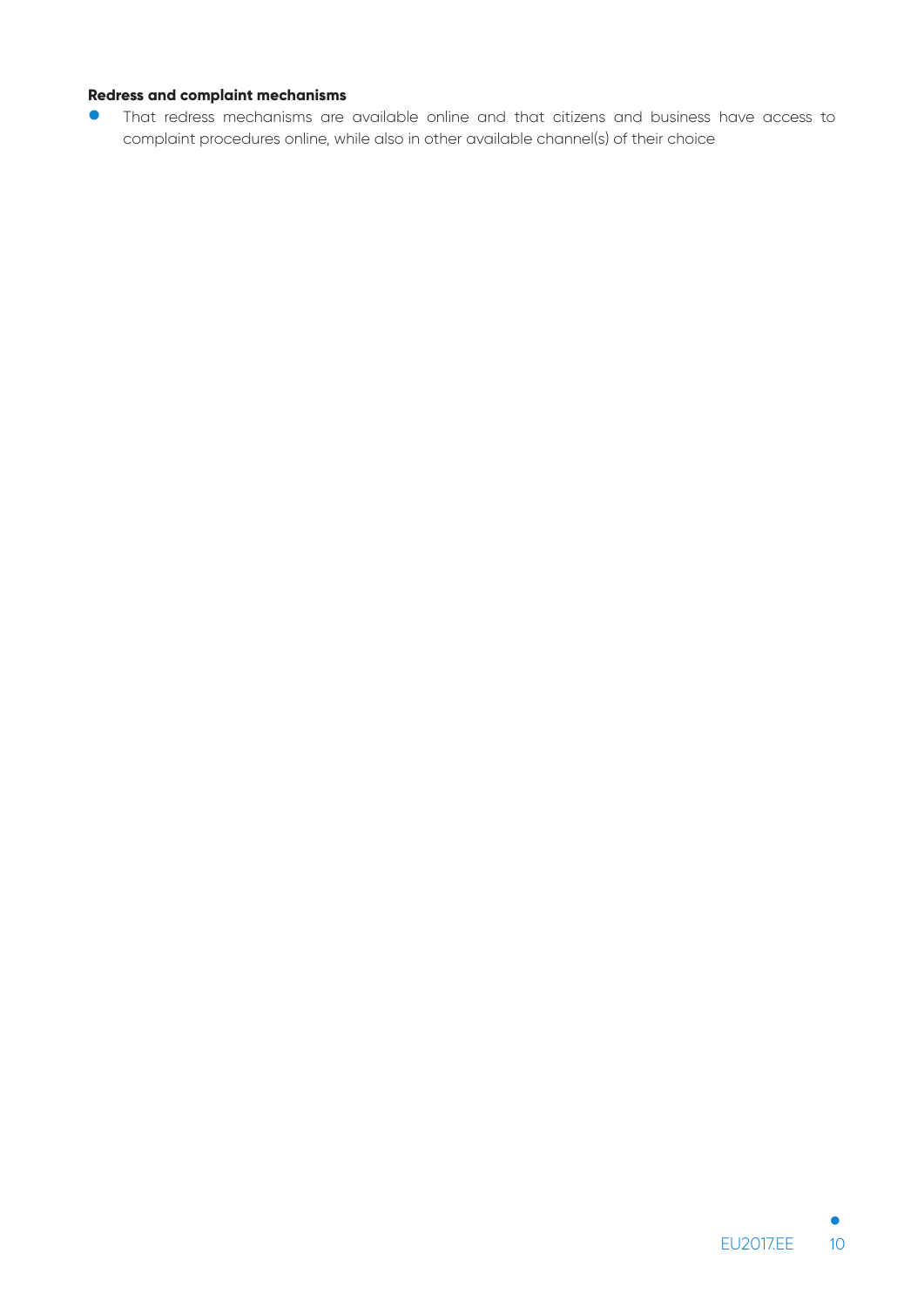hushed de

**Mr Reinhard POSCH** Chief Information Officer of the Federal Government **AUSTRIA** 



# Mr Alexander DE CROO Deputy Prime Minister and

Minister of Development Cooperation, Digital Agenda, Telecommunications and Postal Services **BELGIUM** 

 $10$ Mr Lovro KUŠČEVIĆ Mr Rossen JELIAZKOV Minister of Public Administration Chairperson of State eGovernment Agency CROAT **BULGARIA Mr Georgios LAKKOTRYPIS Mr Jaroslav STROUHAL** Minister of Energy, Commerce, Deputy Minister of the Interior for ICT **CZECH REPUBLIC** Industry and Tourism **CYPRUS**  $\int_{0}^{\infty}$ I V lavon Ms Sophie LØHDE **Ms Urve PALO** Minister for Public Sector Innovation Minister of Entrepreneurship **DENMARK** and Information Technology **ESTONIA**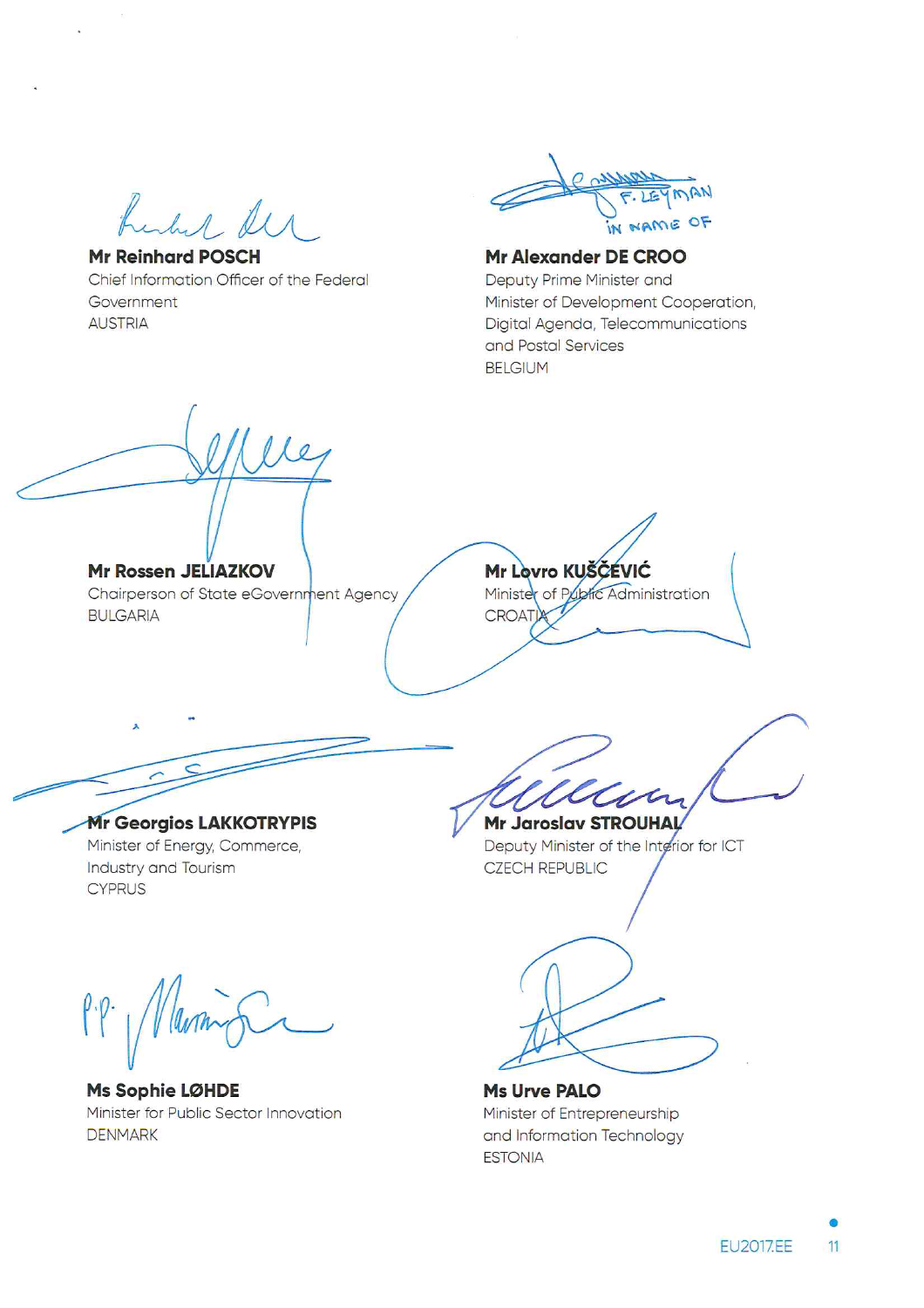**Mr Jari PARTANEN** 

**State Secretary FINLAND** 

Wy

**Mr Xavier ALBOUY** Deputy Director for Digital Affairs and State Information and Communication System **FRANCE** 

Kur Ran

# **Mr Peter Hugo Gerhard BATT**

Director-General IT, Information Technology, Digital Society and Cyber Security and Chief **Information Officer GERMANY** 

**Ms Olga GEROVASILI** Hellenic Minister of Administrative Reconstruction **GREECE** 

Dr László FELKAI State Secretary for Public Administration, Ministry of Interior of Hungary **HUNGARY** 

Reguliales Hjactedar

Ms Ragnhildur HJALTADOTTIR Permanent Secretary, Ministry of Transport and **Local Government ICELAND** 

**Mr Patrik O'DONOVAN** Minister of State at the Department of Finance and Public Expenditure and Reform **IRELAND** 

**Mr Diego PIANCENTINI** 

Government Commissioner for the Digital Agenda **ITALY**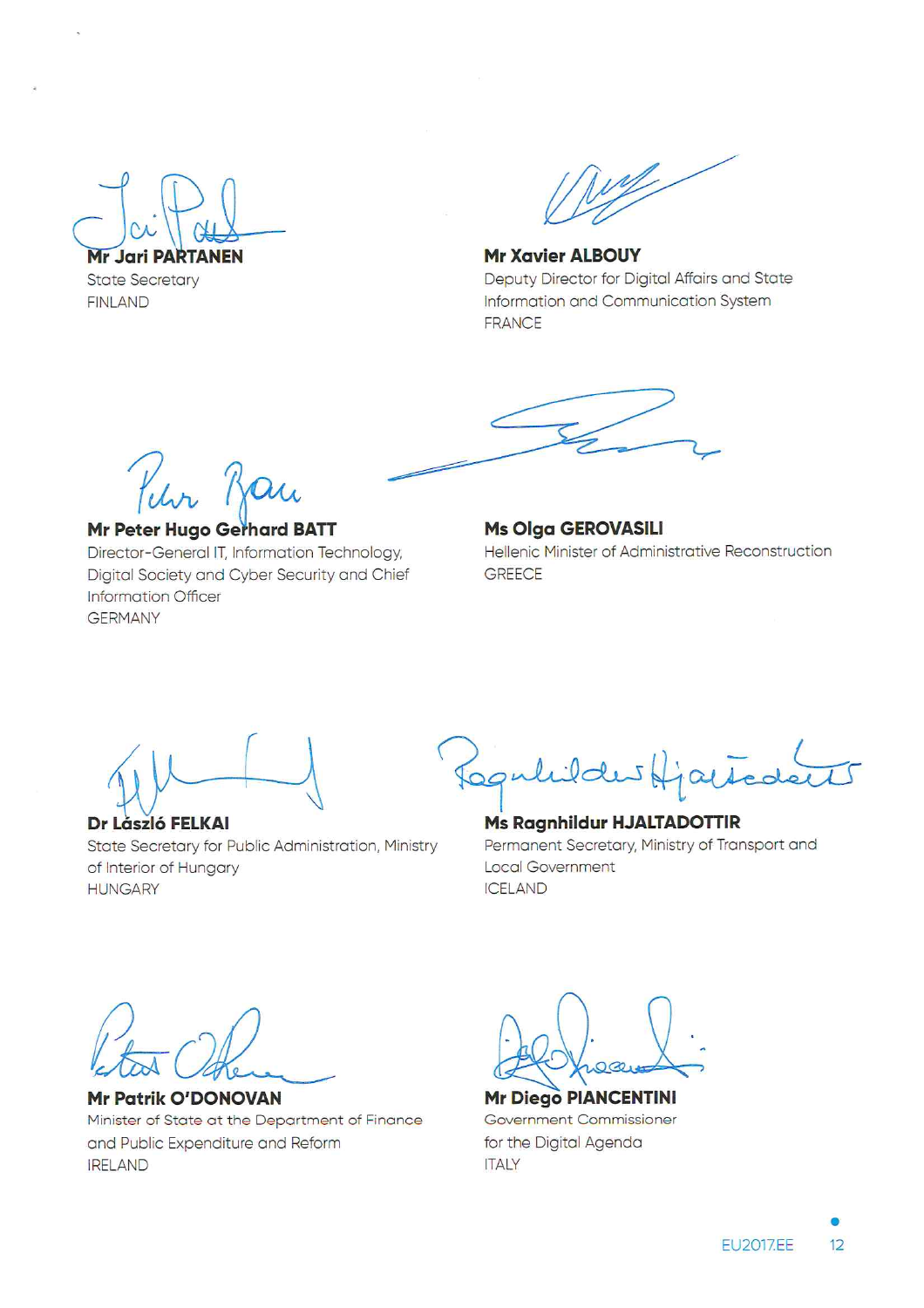Mr Jānis EGLĪTS

Parliamentary Secretary, Ministry of Environmental Protection and Regional Development LATVIA

**Mr Adrian HASLER** Prime Minister **LIECHTENSTEIN** 

Mr Giedrius SURPLYS

Vice-minister of the Interior LITHUANIA

Mr Gilles FEITH Director, Government IT Center **LUXEMBOURG** 

**Mr Silvio SCHEMBRI** Parliamentary Secretary for Financial Services, Digital Economy and Innovation within the Office of the Prime Minister **MALTA** 

**Mr Steven LUITJENS** Director, Information Society and Government, Ministry of the Interior and Kingdom Relations THE NETHERLANDS

Mr Jan Tore/SANNER Minister of Local Government and Modernisation **NORWAY** 

 $11$  Gibs

Mr Krzysztof SZUBERT Secretary of State and the Government Plenipotentiary for Digital Single Market **POLAND**